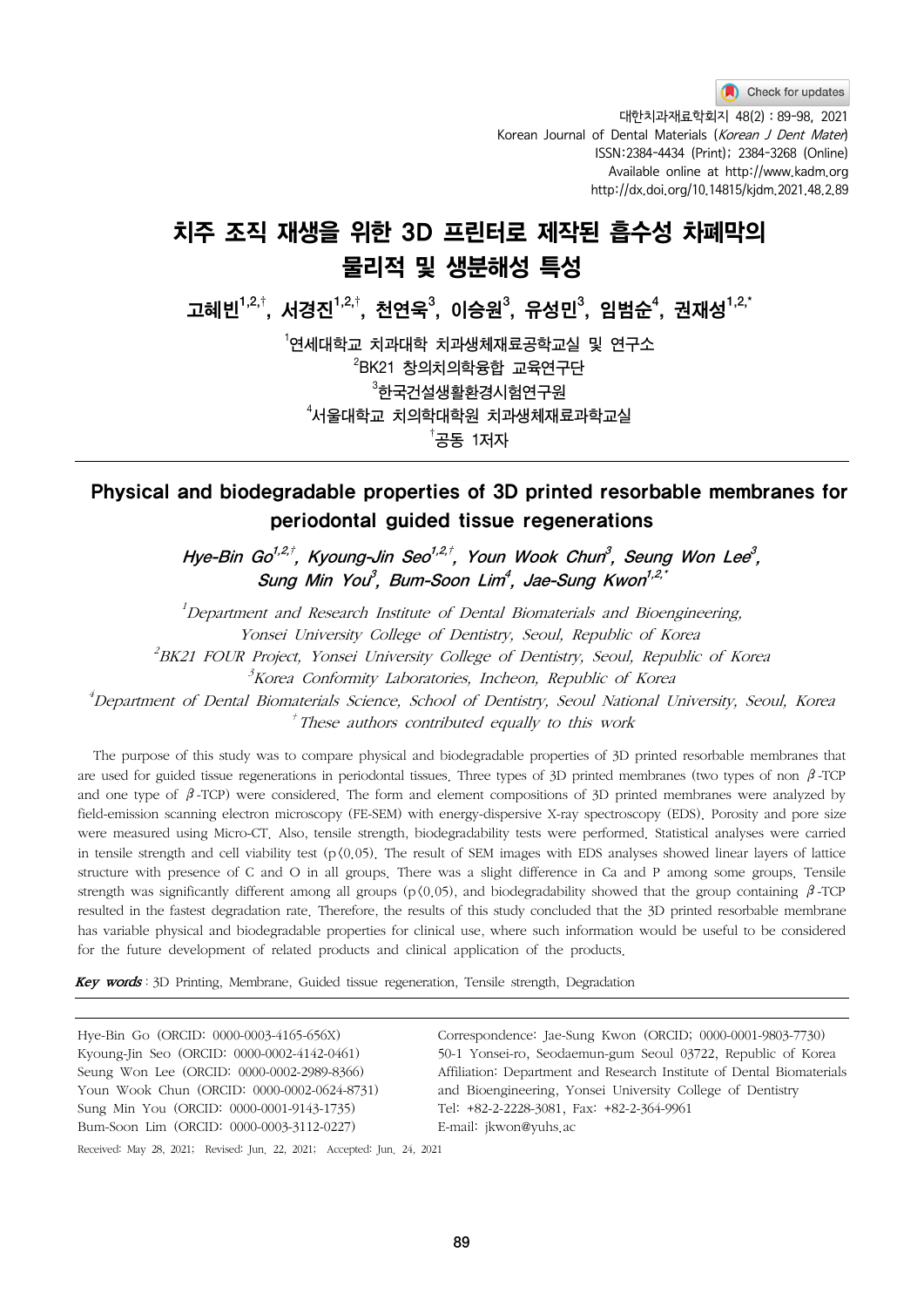## 서 론

1950년대에 Hurley와 Basset에 의해 처음 설명된 조직유 도재생술(Guided Tissue Regeneration; GTR)은 손상된 치 주조직의 구조와 기능을 재건하기 위한 효율적인 방법으로, 지난 수십 년 동안 개발되었으며 현재 점점 더 많은 관심을 받고 있다(1-3). GTR 차폐막의 종류는 일반적으로 흡수성과 비흡수성, 2가지로 분류된다. 비흡수성 차폐막은 생체 내에 서 흡수가 되지 않아 차폐막의 제거를 위한 2차 수술을 시행해야 하며, 이때 차폐막이 조기에 노출되면 조직 감염과 골손실을 초래할 수 있다는 단점이 있다(4-7). 이러한 이유로 현재에는 흡수성 차폐막이 가장 일반적으로 사용되고 있다.

흡수성 차폐막의 주요 소재로는 교원질, polylactic acid (PLA), polyglycolic acid (PGA) 등이 있다(8-11). PLA는 가수분해 되면서 젖산(lactic acid)이 방출되어 체내에 잔존 하게 되고 주변 환경을 산성으로 만드는 단점이 있다. 이러한 단점을 보완하기 위해 polycaprolactone (PCL)의 사용이 고려되어 왔고, 임상에서 사용되기 시작하였다(12-14). PCL 은 가수분해의 과정과 citric acid cycle 대사과정을 통해 CO2와 H2O로 최종 분해되어, 삽입 후 2년 이내에 생분해 되고 이식부위에 잔여물이 남아있지 않게 된다. 이는 뼈가 재생되는 5~6개월 동안 유지가 가능하여 차폐막 사용에 적합하다고 알려져 있다. 또한, PLA보다 긴 생분해 시간을 감소시켜 주기 위해 β-TCP을 함유하여 제작하기도 하며 이를 통해 생체 활성이 증가한다는 연구가 보고되고 있다  $(15-17)$ .

차폐막은 대부분 수작업 방법을 통해 제작되어 왔다. 이러한 제작 공정은 과정이 복잡하고 제작 시간이 오래 걸리며, 기공의 크기를 조절하지 못한다는 단점을 가지고 있다(18). 이러한 단점을 해결하기 위해 3D 프린팅 방식이 도입되어, FDM (Fused Deposition Modeling), DLP (Digital Light Processing), SLA (Stereo-Lithography Apparatus), LOM (Laminated Object Manufacturing) 및 SLS (Selective Laser Sintering) 방식 등이 사용되었다(19-22). 이 중, FDM 방식은 다양한 생분해성 원재료를 사용하여 환자 개개인의 이식부위에 적합한 크기나 형상 제작이 용이하며, 기공의 크기가 균일하고 조절이 가능하다는 장점을 가지고 있어 일반적으로 가장 많이 사용되고 있다(23-25). 균일한 기공의

크기는 분해 속도를 균일하게 하고, 다공성 구조의 얇은 막 형태는 주변 조직으로부터의 영양공급이 가능하게 한다 고 보고되어 왔다(19, 26, 27). 이러한 이유로 3D 프린터로 제작된 맞춤형 차폐막이 증가되고 있는 추세이지만, 3D 프린터로 제작된 흡수성 차폐막의 물리적 및 생물학적 특성 에 대해 연구한 논문은 부족한 실정이다.

따라서 본 연구의 목적은 현재 국내에서 시판되고 있는 FDM 방식의 3D 프린터로 제작된 PCL 혹은 β-TCP가 함유된 PCL 재질의 흡수성 차폐막 제품의 표면 형상 및 성분, 기공 도, 인장강도, 생분해성을 평가함으로써 이를 기반으로 3D 프린터로 제작된 흡수성 차폐막의 물리적 및 생분해성 특성 을 파악하고자 한다.

#### 재료 및 방법

#### 1. 연구 재료

본 연구에서는 최근까지 국내에서 시판되고 있는 3D 프린 터로 제작된 흡수성 차폐막 3종을 선택하여 시험하였다 (Table 1). 3종의 제품 모두 PCL로 구성되었으며, β-TCP가 함유되지 않은 제품 2종과 β-TCP가 함유된 제품 1종을 사용하였다.

Table 1. 3D printed membranes for guided tissue regenerations tested in this study.

| Experimental<br>group | Raw Materials      | Size (mm)      |
|-----------------------|--------------------|----------------|
| <b>PCI 40</b>         | PCI                | $40 \times 50$ |
| <b>PCI 30</b>         | PCI                | $30 \times 40$ |
| PCL30@ $\beta$ -TCP   | $PCL + \beta$ -TCP | $30 \times 40$ |

#### 2. 표면 및 성분 평가

표면 및 성분 평가를 위한 시편은 10 × 10 mm의 크기로 절단하여 준비하였다. 시편 단면을 Pt 코팅 처리하고 Scanning Electron Microscope (FE-SEM, JSM-7100F, JEOL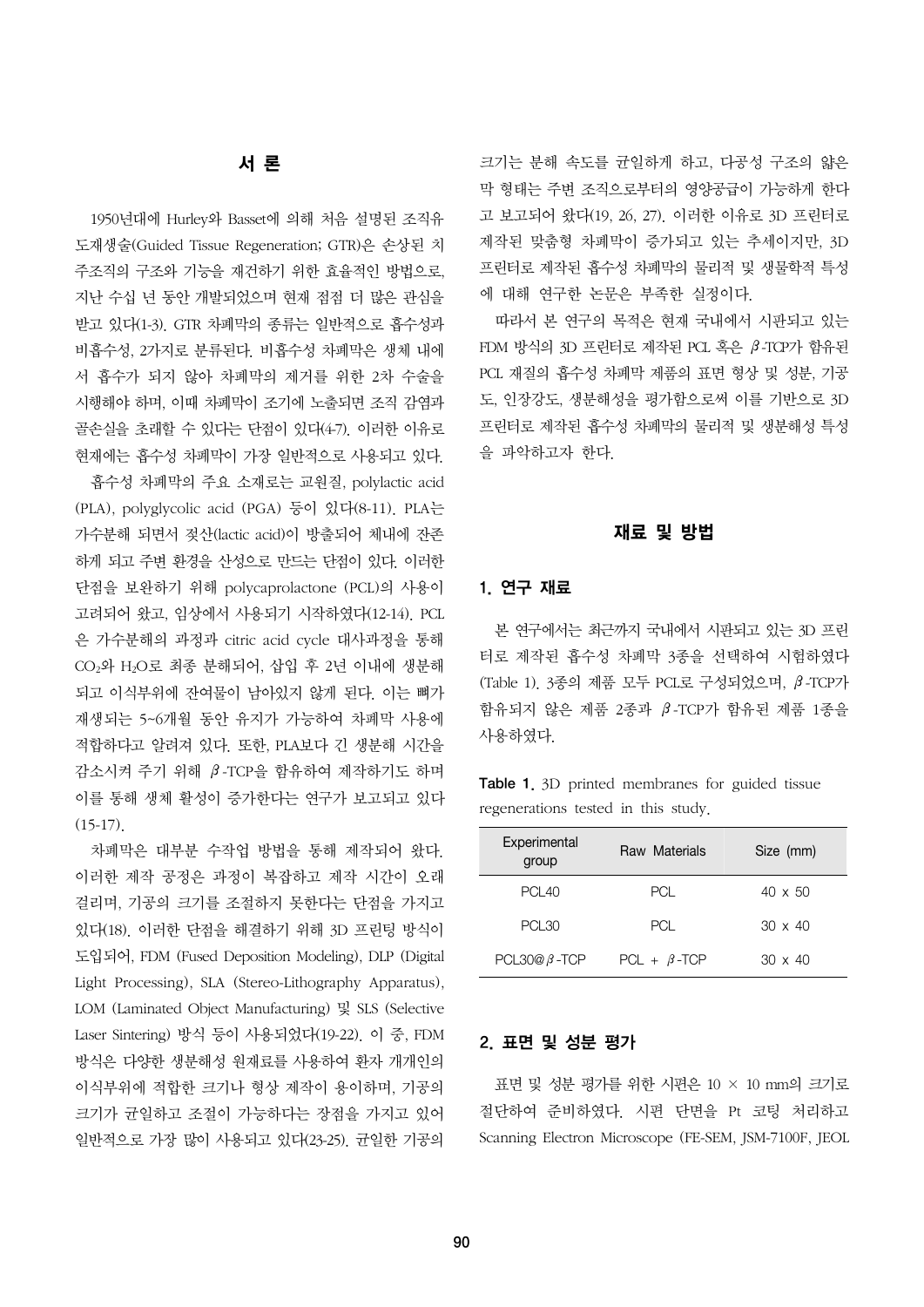Ltd., Tokyo, Japan)를 이용하여 시편의 표면을 관찰하였고 EDS를 이용하여 성분을 분석하였다. SEM의 경우, 15 kV에 서 60배율로 관찰하였다.

## 3. 기공도 및 기공 크기 평가

그룹에 따른 기공도 및 기공 크기를 평가하기 위해 micro-CT (SKYSCAN 1076, Bruker, Billerica, MA, USA)를 이용하 여 각 시편을 측정하였고, 시편은 10 × 10 mm의 크기로 절단하여 시험하였다. 시편은 높이와 너비가 스캔 평면에 평행하도록 배치되었다. 분해능은 18 µm로 설정되었고 0.5 mm 알루미늄 필터, 0.5°회전 단계, 360°회전 각도와 함께 측정되었다.

### 4. 인장강도

인장강도는 ASTM D 624를 참고하여 수행되었다. 각 시편들은 ±0.01 mm의 정밀도를 가진 측정기로 두께를 측정하고, Figure 1과 같이 바지 모양으로 잘라 준비하였다. 준비된 시편들은 각 그룹당 3개씩 만능 재료 시험기(Instron 5942, Instron, Norwood, MA, USA) 장비를 사용하여 인장강 도를 측정하였다. 시편을 지그에 고정시키고 50 mm/min의 속도로 인장력을 가하여 최대 인장력(N)을 기록하였다. 인 장강도의 값(Ts, MPa)은 다음의 공식 [1]으로 계산하여 측정 하였다.



Figure 1. The image of positioning of trouser tear test piece in testing machine.

인장강도 Ts = 
$$
\frac{F}{d}
$$
 [1]

여기에서, F 는 인장력을 가함에 따라 기록된 최대 강도 (N), d는 시편의 두께(mm)를 나타낸다.

#### 5. 생분해성

생분해성 평가는 ISO 13781에 따라 시행하였다.

#### 1) 일반분해

일반분해 실험을 위해 각 그룹당 시편 3개를 준비하였다. 각 질량을 0.1 mg 단위까지 측정하고 pH 7.4의 phosphatebuffered saline (PBS)에 넣어 (37±1) ℃의 항온수조에서 보관하였다. 이 때, PBS의 부피는 시편 부피의 최소 20배가 넘게 맞춰주었다. 30일 동안 보관하였고, 7일 간격으로 꺼내 어 진공 상태에서 건조 시킨 후, 시편의 질량 감소량을 0.1 mg 단위로 측정하여 기록하였다.

#### 2) 가속분해

가속분해 실험을 위해 각 그룹당 시편 3개를 준비하였다. 각 질량을 0.1 mg 단위까지 측정하고 5 mol/L 농도의 수산화 나트륨용액에 넣어 (37±1) ℃의 항온수조에서 보관하였다. 이 때, 5 mol/L 농도의 수산화나트륨용액의 부피는 시편 부피의 최소 20배가 넘게 맞춰주었다. 30일 동안 보관하였 고, 7일 간격으로 꺼내어 진공 상태에서 건조시킨 후, 시편의 질량 감소량을 0.1 mg 단위로 측정하여 기록하였다.

## 6. 통계분석

통계분석은 SPSS 프로그램(IBM SPSS Statistics 25.0, IBM Co., Armonk, NY, USA)을 이용하였다. 3D 프린터로 제작된 흡수성 차폐막의 인장강도를 비교하기 위해 일원배치분산 분석(one-way ANOVA)을 시행하였고, 사후분석으로 Tukey's test를 시행하였다. 이때, 통계적 유의 수준은 0.05 로 설정하였다.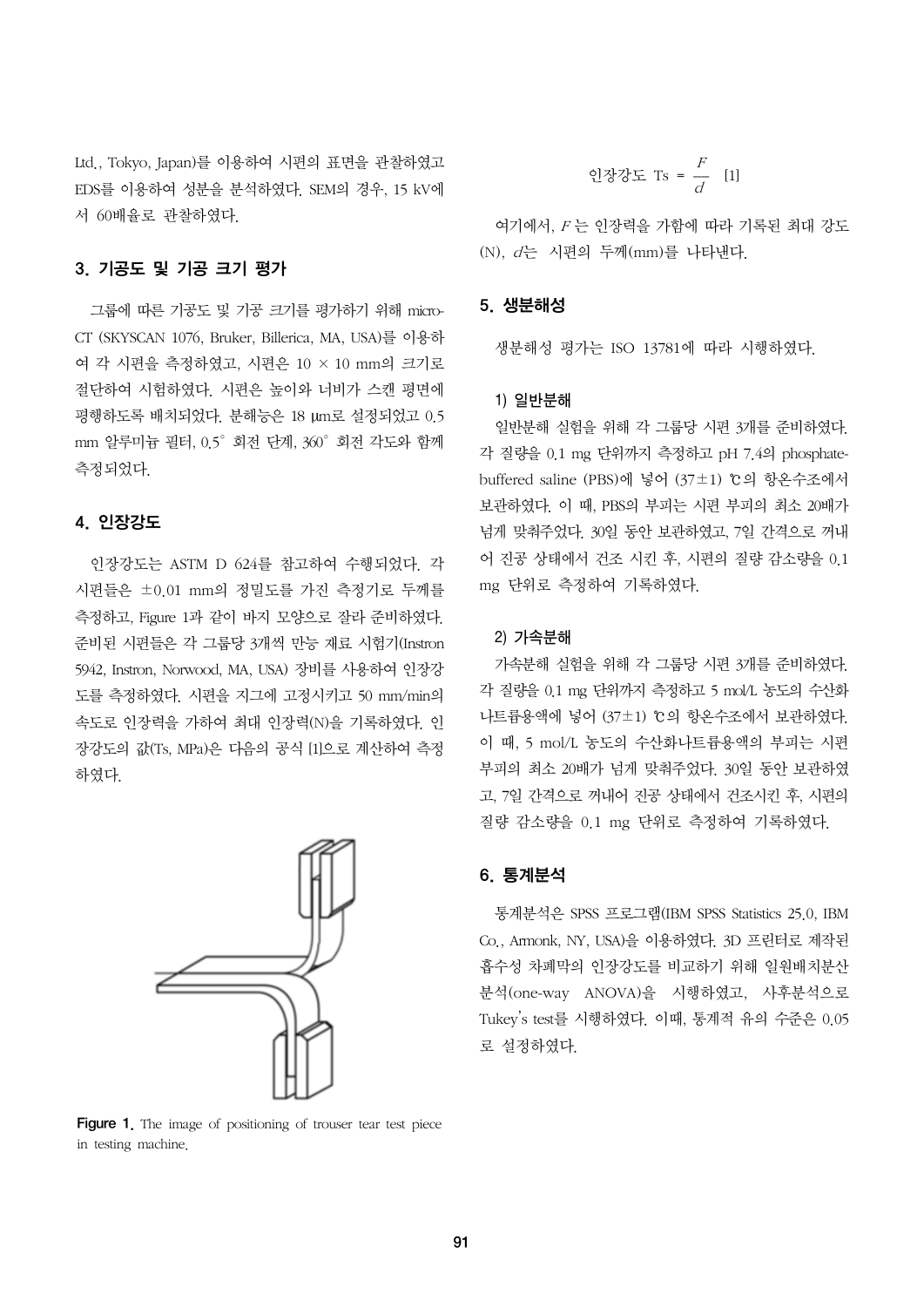## 결 과

## 1. 표면 및 성분

Figure 2는 SEM을 사용하여 PCL40, PCL30, PCL30@β -TCP 시편을 관찰한 사진과 EDS로 분석한 성분을 나타낸 그래프이다. SEM 이미지의 결과, 모든 그룹에서 격자구조로 선형의 층이 관찰되었다. PCL40은 좁고 둥근 입체적인 형태 를, PCL30과 PCL30@β-TCP은 넓고 납작한 형태를 나타내 어 그룹 간에 차이가 있음을 확인하였다. 또한 PCL30@β -TCP은 선형의 층 안에서 작은 입자 형태가 전체적으로 관찰되었고, 이는 β-TCP가 함유되었음을 알 수 있었다. EDS 분석의 경우, 각 시편에서 적층 형태가 무너지지 않고 균일한 부분을 선택하여 분석하였다. PCL40은 상대적 으로 탄소(C)와 산소(O)의 함유량이 높게 나타났다. PCL30 은 PCL40과 마찬가지로 탄소(C)와 산소(O)를 함유하고 있 음을 확인하였다. 마지막으로 PCL30@β-TCP은 PCL30과 동일한 원소를 가지고 있으며 추가적으로 인(P)과 칼슘(Ca) 을 함유하고 있는 것을 확인할 수 있었다.

## 2. 기공도 및 기공 크기

Micro-CT로 측정된 3D 프린터로 제작된 흡수성 차폐막의 기공도 및 기공 크기 결과는 Table 2와 Figure 3에 나와있다. PCL40, PCL30, PCL30@β-TCP의 기공도는 각각 88.17%, 80.42%, 79.61%로 PCL40이 가장 높은 기공도를 나타낸 것을 확인할 수 있었다. 기공의 크기는 PCL30이 519.63 µm로 가장 큰 값을 나타냈고, PCL30@β-TCP이 508.78 µm로 가장 작은 값을 나타내었다.

Table 2. Comparison of pore size and porosity for each group.

| Experimental<br>group | Porosity (%) | Pore size $(\mu m)$ |
|-----------------------|--------------|---------------------|
| PCL <sub>40</sub>     | 88.17        | 510.55              |
| <b>PCI 30</b>         | 80 42        | 519.63              |
| PCL30@ $\beta$ -TCP   | 79,61        | 508.78              |



Figure 2. The SEM images and EDS spectrum of (A) PCL40, (B) PCL30, and (C) PCL30@β-TCP experimental groups.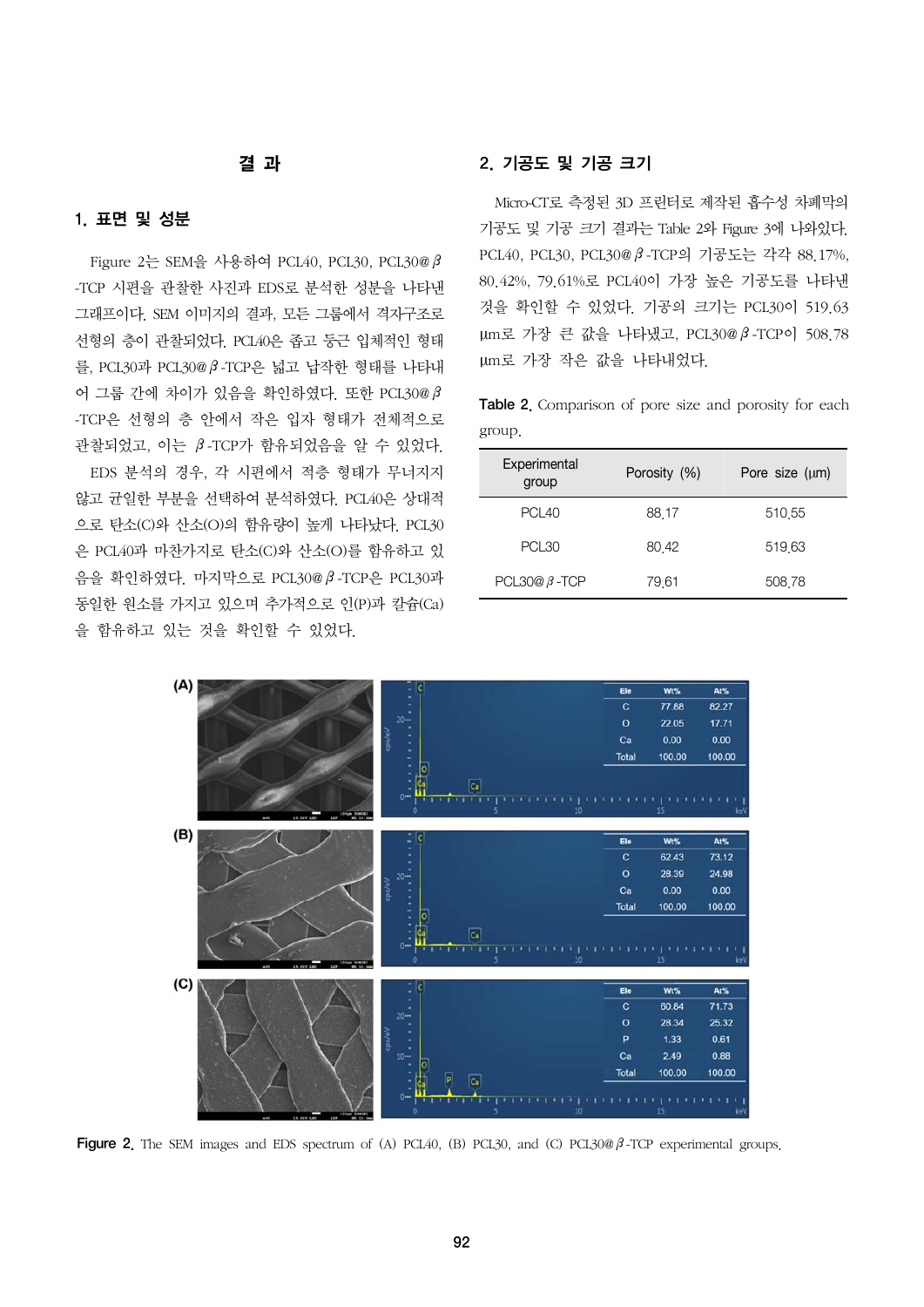

**Figure 3.** The micro-CT image of (A) PCL40, (B) PCL30, and (C) PCL30 $\emptyset$  *P*-TCP experimental groups.

#### 3. 인장강도

3D 프린터로 제작된 흡수성 차폐막의 인장강도 결과는 Figure 4에서 볼 수 있듯이, PCL30이 (35.08±4.76) MPa로 가장 높은 값을 보였다. PCL40은 (22.64±1.58) MPa이었고 PCL30@β-TCP은 (9.69±0.04) MPa로 그 뒤를 이었으며, 각 그룹 간에 유의한 차이가 있었다(p<0.05).

#### 4. 생분해성

PCL40, PCL30, PCL30@β-TCP의 일반적인 분해능 (degradation rate)을 실험하기 위하여 37 ℃의 PBS에 침지 하여 4주 동안 무게의 감소량을 측정하였다. 실험 결과 Figure 5A에서 보는 것처럼 PCL40, PCL30, PCL30@β-TCP



Figure 4. Comparison of tensile strength for each group. Differences in lowercase alphabetical letters above the bar graphs indicate significant differences among the groups ( $p \nmid 0.05$ ).

시편 모두 4주동안 무게가 감소하였지만 PCL40과 PCL30은 비교적 적은 무게 손실이 일어난 반면(약 0.05%) PCL30@β -TCP은 약 2.5%의 무게 손실이 일어난 것이 확인되었다. 또한, PCL40, PCL30, PCL30@β-TCP의 가속분해 분해능 (degradation rate)을 실험하기 위하여 37 ℃의 5 mol/L 농도의 수산화나트륨용액에 침지하여 시편의 무게 감소량 을 측정하였을 때에도 PCL40과 PCL30은 20% 이하의 무게 손실이 일어났지만, PCL30@β-TCP는 1주일(7일) 뒤 모든 시편이 분해되어 시편의 형태가 없었다(Figure 5B).

#### 고 찰

이상적인 차폐막은 구강 내에서 골형성 기간 동안 유지되 어야 할 뿐만 아니라 주변 연조직 세포가 골 결손부로 들어오 는 것을 차단하여야 하므로, 공간 유지, 생체적합성 등 적절 한 물리적 및 생물학적 특성을 가져야 한다(28). 이는 맞춤형 으로 3D 프린팅되어 체어 타임을 단축시킬 수 있는 다양한 형태의 차폐막에도 적용되며, 본 연구에서는 3가지 다른 형태의 치주 조직 재생을 위한 3D 프린터로 제작된 흡수성 차폐막의 물리적 및 생분해성 특성을 고려하였다.

본 연구에서 사용된 3가지 다른 형태의 3D 프린터로 제작된 흡수성 차폐막의 경우 제조사와 성분에 따라 그 성상이 다르다는 것을 SEM을 통해 확인하였다(Figure 2). 이는 3D 프린팅에 사용되는 원재료의 지름 및 녹는점, 그리 고 사용되는 프린터의 특성에 따라 다를 것으로 사료된다. 특히 원재료의 특성에 있어 β-TCP가 함유된 시편인 PCL30@β-TCP의 경우 EDS에서 Ca와 P가 존재함을 확인하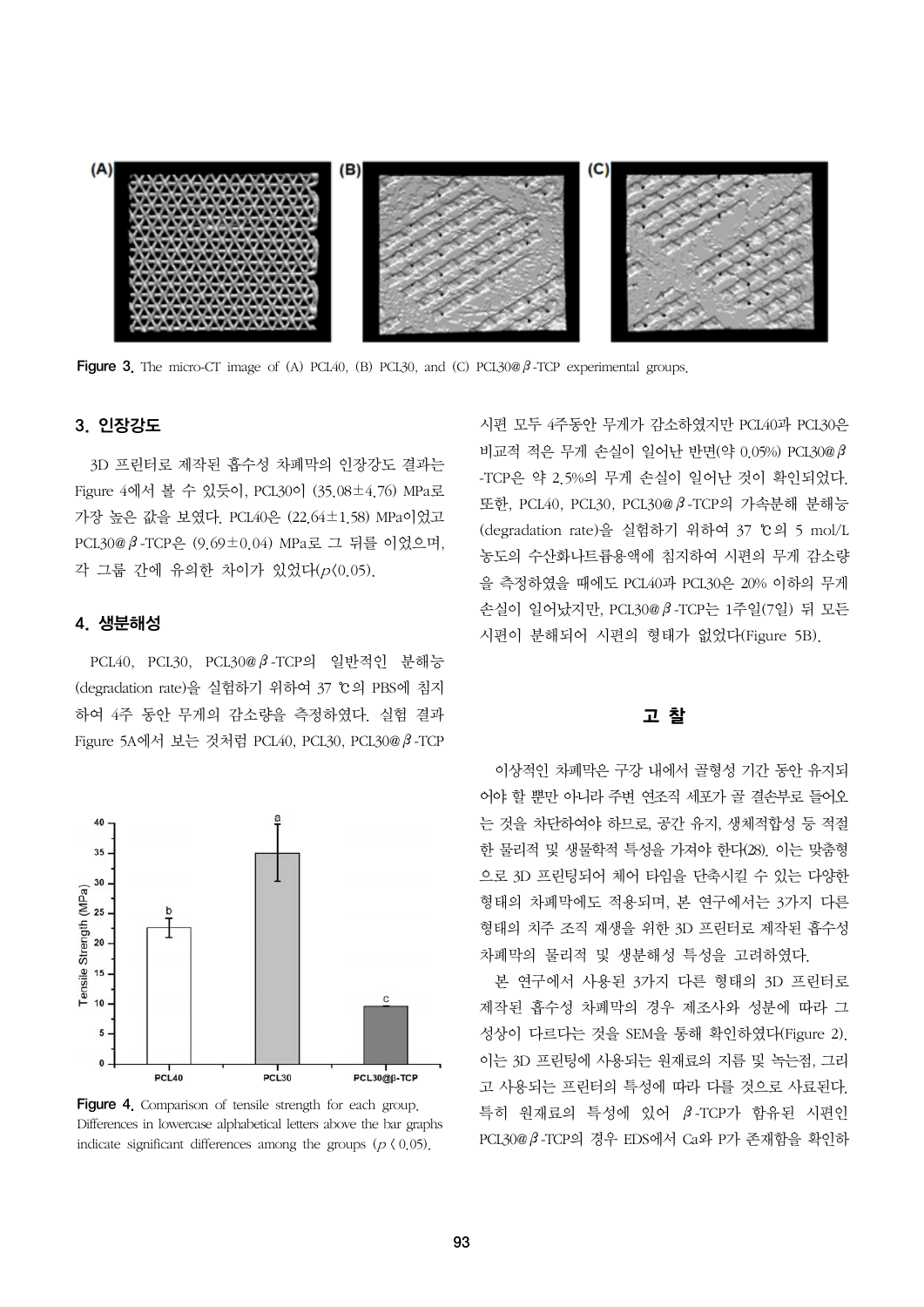

Figure 5. Relative weight of each test samples following immersion in 37 ℃ PBS for 4 weeks (A) or immersion in 37 ℃ 5 mol/L NaOH solution for 4 weeks (B).

여 해당 성분으로 구성된 β-TCP의 존재를 확인하였다 (Figure 2).

3D 프린팅으로 제작되는 차폐막의 경우 기공도와 기공의 크기를 조절할 수 있으며 이는 연조직의 성장 억제와 경조직 의 재생 등에 관여한다고 알려져 있다. 연구 결과에 따라 기공도는 크게 차이가 없었지만 위와 마찬가지로 제조사와 성분에 따라 그 차이가 확인되었다(Table 2, Figure 3). 또한, 기공의 크기는 시편에 따라 508.78 µm에서 519.63 µm로 기존 연구의 결과로 볼 때 다공성 및 압축 강도는 유지되고 세포 침투 및 영양 공급을 용이하게 하는 적절한 기공 공간으 로 예측된다(29-31).

이러한 기공의 특성은 차폐막의 기계적 성질에 영향을 준다고 알려져 있다. 실제로 기공의 크기가 가장 큰 PCL30에 서 가장 큰 인장강도가 측정되었고 기공의 크기가 가장 작은 PCL30@β-TCP에서 가장 작은 인장강도가 측정되었다 (Figure 4). 또한, PCL30@β-TCP의 인장강도가 낮은 것은 열을 이용하여 고체로 제작하는 고분자에 반해 세라믹 재료 인 β-TCP 파우더가 첨가된 고분자의 경우 원재료에 열을 가하는 3D 프린팅 과정 중 공극이 생겨 밀도가 감소하였기 때문에 기계적 강도가 떨어진 것이라고 판단된다(32). 이는 기존 연구의 β-TCP 함유량에 따른 PCL의 기계적 특성 연구 결과와 동일한 경향성이었음을 알 수 있다(33).

흡수성 차폐막은 최소 4주 동안 뼈와 조직의 구조와 기능 을 복원하고 구조를 유지할 수 있어야 하며 기존 연구에 따르면 일반적으로 상용화되고 있는 흡수성 차폐막의 인장 강도는 3.5 MPa에서 22.5 MPa 범위를 갖고 있다고 알려져 있다(5). 본 연구에 사용된 3D 프린터로 제작된 흡수성 차폐막의 기계적 강도를 보기 위해 실험한 인장강도 값은 (9.69±0.04) MPa에서 (35.08±4.76) MPa로 임상에서 사용 이 적절할 것으로 사료된다.

PCL (polycaprolactone)은 지난 30년 동안 의료 분야에서 가장 널리 사용되어온 재료로 가수분해의 과정과 citric acid cycle 대사과정을 통해 분해되며 분해 속도가 비교적 느리다 고 알려져 있다(19). PCL이 완전히 분해되기까지는 약 2년이 소요되는 것으로 알려져 있으며, 가속분해 실험을 통해 단기 간의 분해 정도와 분해 속도를 평가하고 있다. 따라서 본 연구에서는 인산완충용액을 사용한 일반분해와, 수산화나 트륨용액을 사용한 가속분해 모두를 진행하였다. 실제로 본 연구에서 PCL로 구성된 PCL40 및 PCL30 시편의 경우 일반 및 가속 노화 모두에서 분해 속도가 느림을 확인할 수 있었다. 또한 이러한 PCL의 분해 속도를 높이고 생체 활성을 향상시키기 위해 β-TCP가 첨가된 생분해성 소재와 다양한 형태의 β-TCP가 연구되었다(34-36). 본 연구에서 5 mol/L 농도의 수산화나트륨용액을 사용하여 β-TCP가 함유된 생분해성 차폐막의 가속분해를 실험한 결과 β-TCP 를 함유하지 않은 시편에 비해 β-TCP를 함유한 시편이 빠르게 생분해 되었고 7일만에 완전 분해되었다.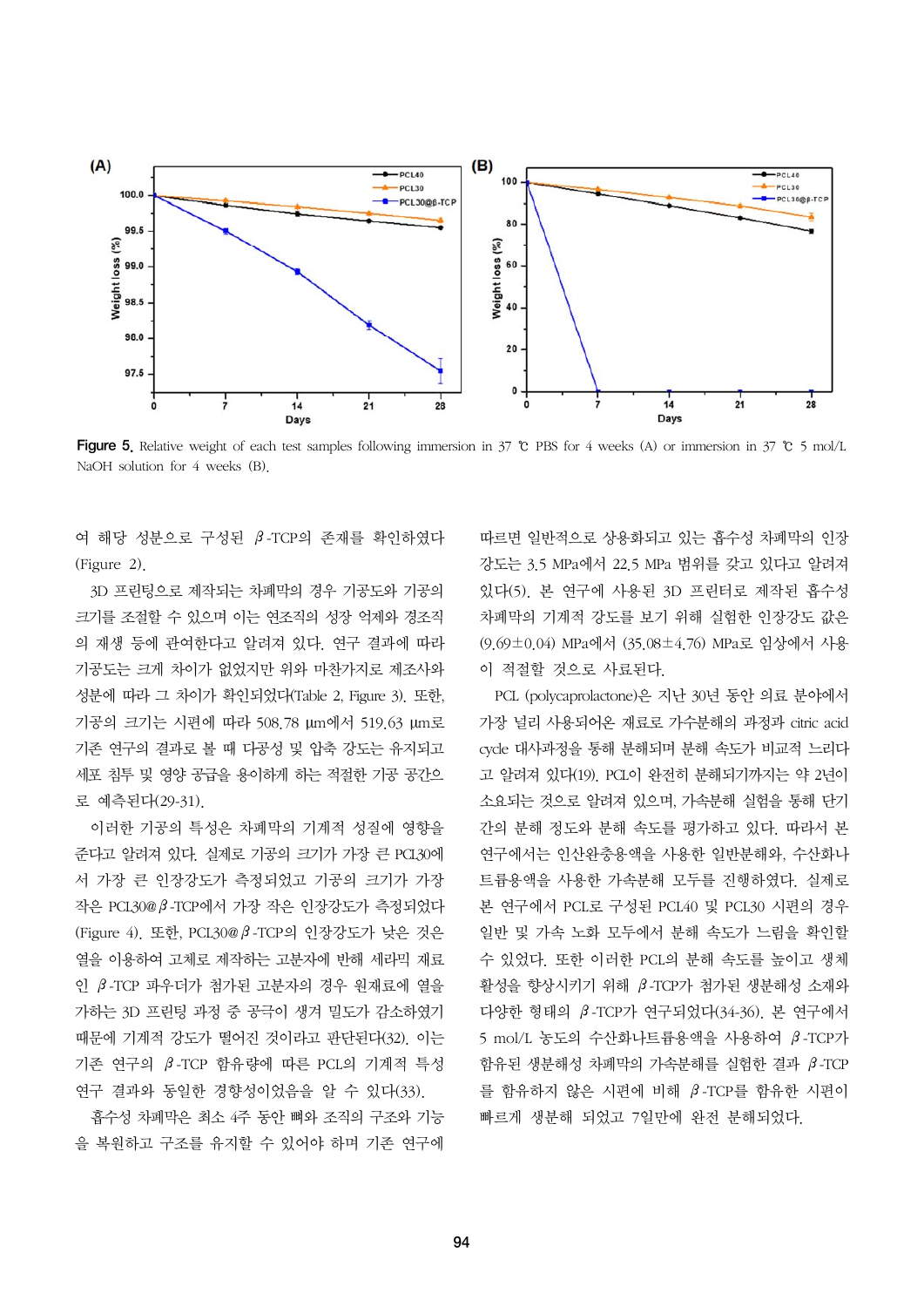## 결 론

3D 프린터로 제작된 흡수성 차폐막은 제조사와 사용된 원재료의 특성에 따라 성상, 기공 크기 및 기공도가 다름을 확인하였고 이에 따라 인장 강도와 생분해성 속도가 다름을 확인하였다. 이에 3D 프린터로 제작된 흡수성 차폐막의 임상적 사용에서 제품의 물리적 및 생분해성 성질이 고려되 어야 한다.

## 사 사

본 연구는 2020년도 식품의약품안전처의 연구개발비 (20172MFDS364)로 수행되었으며 이에 감사드립니다.

### 참고문헌

- 1. Hurley LA, Stinchfield FE, Bassett AL, Lyon WH. The role of soft tissues in osteogenesis. An experimental study of canine spine fusions. J Bone Joint Surg Am. 1959;41:1243-54.
- 2. Tayebi L, Rasoulianboroujeni M, Moharamzadeh K, Almela TKD, Cui Z, Ye H. 3D-printed membrane for guided tissue regeneration. Mater Sci Eng C Mater Biol Appl. 2018;84:148-58.
- 3. Song C, Li S, Zhang J, Xi Z, Lu E, Zhao L, Cen L. Controllable fabrication of porous PLGA/PCL bilayer membrane for GTR using supercritical carbon dioxide foaming. Appl Surf Sci. 2019;472:82-92.
- 4. Hur YS, Kwon YH, Lee MS, Park JB, Herr Y. Clinical comparison of resorbable and nonresorbable Barrier in guided tissue regeneration of human intrabony defects. J Korean Acad Periodontol. 1999;29(1): 193-207.
- 5. Zhang HY, Jiang HB, Ryu JH, Kang HJ, Kim KM, Kwon JS. Comparing properties of variable pore-sized

3D-printed PLA membrane with conventional PLA membrane for guided bone/tissue regeneration. Materials (Basel). 2019;12(10):1718.

- 6. Gentile P, Chiono V, Tonda-Turo C, Ferreira AM, Ciardelli G. Polymeric membranes for guided bone regeneration. Biotechnol J. 2011;6(10):1187-97.
- 7. Jang JW, Kim J, Kook MS, Lee KY. Evaluation of gellan gum/glycol chitosan bioabsorbable membrane for guided bone regeneration. Polymer-Korea. 2018;42 (5):874-81.
- 8. Lim SC, Kwon YH, Lee MS, Park JB. The effects of bone morphogenetic protein-4 and resorbable membrane on the regeneration of periodontal tissues. J Korean Acad Periodontol. 2000;30(4):757-77.
- 9. Ryu HC, Kwon YH, Park JB, Herr Y. Histologic study on tissue response of various resorbable membranes in rats. J Korean Acad Periodontol. 2002;31(1):91-109.
- 10. Abe GL, Sasaki JI, Katata C, Kohno T, Tsuboi R, Kitagawa H, Imazato S. Fabrication of novel poly(lactic acid/caprolactone) bilayer membrane for GBR application. Dent Mater. 2020;36(5):626-34.
- 11. Dos Santos VI, Merlini C, Aragones Á, Cesca K, Fredel MC. In vitro evaluation of bilayer membranes of PLGA/hydroxyapatite/ $\beta$ -tricalcium phosphate for guided bone regeneration. Mater Sci Eng C Mater Biol Appl. 2020;112:110849.
- 12. Garlotta D. A literature review of poly (lactic acid). J Polym Environ. 2001;9(2):63–84.
- 13. Madhavan Nampoothiri K, Nair NR, John RP. An overview of the recent developments in polylactide (PLA) research. Bioresour Technol. 2010;101(22): 8493-501.
- 14. Amorim PA, d'Avila MA, Anand R, Moldenaers P, Puyvelde PV, Bloemen V. Insights on shear rheology of inks for extrusion-based 3D bioprinting. Bioprint. 2021;22:e00129.
- 15. Seyyed KH, Amir HB, Sadegh H, Arvin BS, Behnam A. 3D printed PCL scaffold reinforced with continuous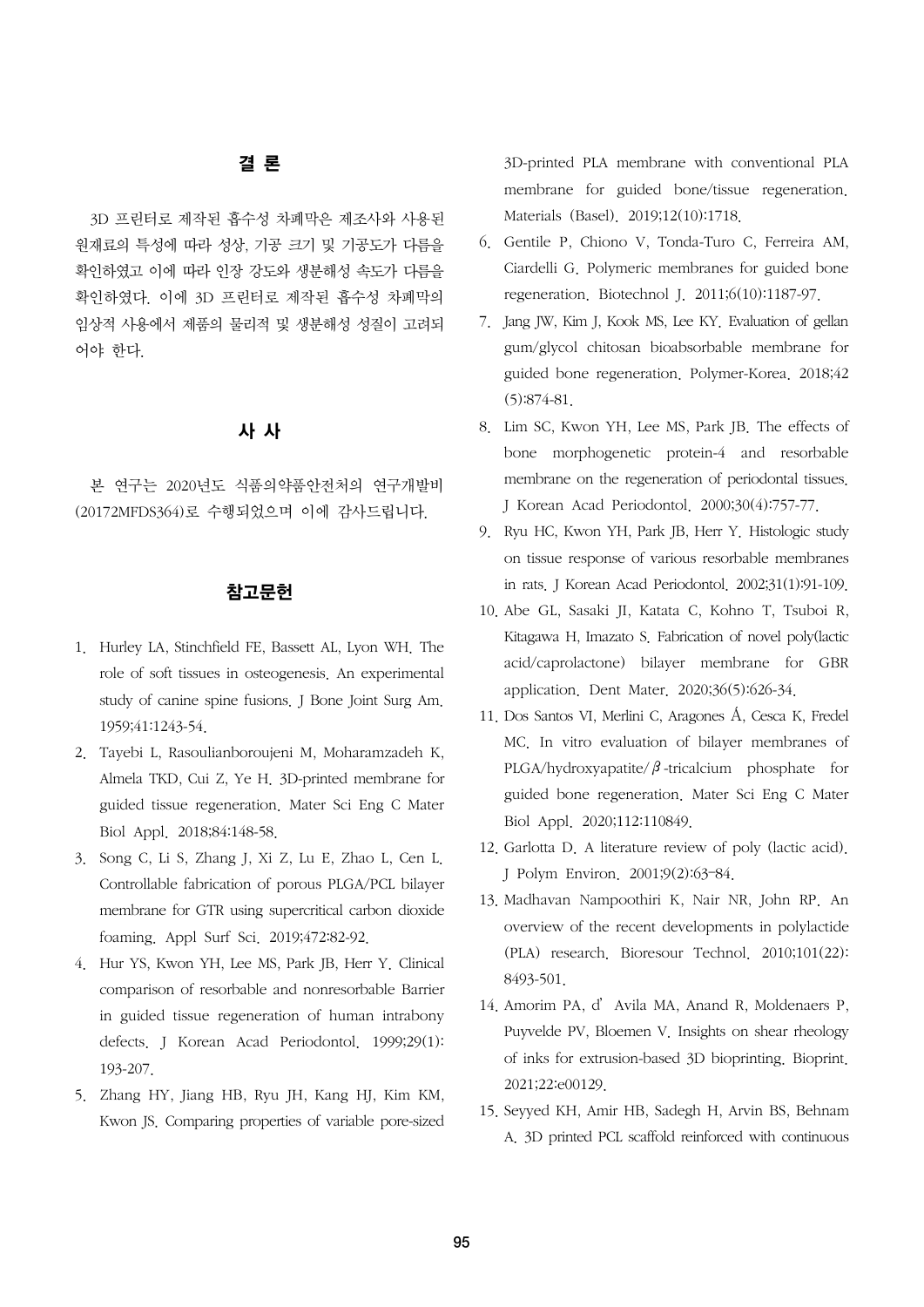biodegradable fiber yarn: A study on mechanical and cell viability properties. Polym Test. 2020;83:106347.

- 16. Ngiam M, Liao S, Patil AJ, Cheng Z, Chan CK, Ramakrishna S. The fabrication of nano-hydroxyapatite on PLGA and PLGA/collagen nanofibrous composite scaffolds and their effects in osteoblastic behavior for bone tissue engineering. Bone. 2009; 45(1):4–16.
- 17. Arafat MT, Lam CXF, Ekaqutra AK, Wong SY, He C, Hutmacher DW, Li X, Gibson I. High performance additive manufactured scaffolds for bone tissue engineering application. Soft Matter. 2011;7:8013-22.
- 18. Kikuchi M, Koyama Y, Yamada T, Imamura Y, Okada T, Shirahama N, Akita K, Takakuda K, Tanaka J. Development of guided bone regeneration membrane composed of beta-tricalcium phosphate and poly (L-lactide-co-glycolide-co-epsilon-caprolactone) composites. Biomaterials. 2004;25(28):5979-86.
- 19. Asa'ad F, Pagni G, Pilipchuk SP, Giannì AB, Giannobile WV, Rasperini G. 3D-printed scaffolds and biomaterials: Review of alveolar bone augmentation and periodontal regeneration applications. Int J Dent. 2016;1239842.
- 20. Obregon F, Vaquette C, Ivanovski S, Hutmacher DW, Bertassoni LE. Three-dimensional bioprinting for regenerative dentistry and craniofacial tissue engineering. J Dent Res. 2015;94(9 Suppl):143S-52S.
- 21. Chia HN, Wu BM. Recent advances in 3D printing of biomaterials. J Biol Eng. 2015;9(1):1-14.
- 22. Jindal P, Juneja M, Bajaj D, Siena FL, Breedon P. Effects of post-curing conditions on mechanical properties of 3D printed clear dental aligners. Rapid Prototyp J. 2020;26(8):1337-44.
- 23. Won JY, Park CY, Bae JH, Ahn G, Kim C, Lim DH, Cho DW, Yun WS, Shim JH, Huh JB. Evaluation of 3D printed PCL/PLGA/ $\beta$ -TCP versus collagen membranes for guided bone regeneration in a beagle implant model. Biomed Mater. 2016;11(5):055013.
- 24. Gagan B, Desh BS, Harpreet SV, Abhinav D, Abhishek B. Microstructural characterization, applications and process study of various additive manufacturing process: A review. Mater Today. 2020;26(2):833-7.
- 25. Maia-Pinto MOC, Brochado ACB, Teixeira BN, Sartoretto SC, Uzeda MJ, Alves ATNN, Alves GG, Calasans-Maia MD, Thire RMSM. Biomimetic mineralization on 3D printed PLA scaffolds: on the response of human primary osteoblasts spheroids and in vivo implantation. Polymers (Basel). 2021;13(1):74.
- 26. Bartee BK, Carr JA. Evaluation of a high-density polytetrafluoroethylene (n-PTFE) membrane as a barrier material to facilitate guided bone regeneration in the rat mandible. J Oral Implantol. 1995;21(2):88-95.
- 27. Lee JY, Kim YK, Yun PY, Oh JS, Kim SG. Guided bone regeneration using two types of non-resorbable barrier membranes. J Korean Assoc Oral Maxillofac Surg. 2010;36(4):275-9.
- 28. Dahlin C, Linde A, Gottlow J, Nyman S. Healing of bone defects by guided tissue regeneration. Plast Reconstr Surg. 1988;81(5):672-6.
- 29. Li Y, Zhang Z. Sustained curcumin release from PLGA microspheres improves bone formation under diabetic conditions by inhibiting the reactive oxygen species production. Drug Des Devel Ther. 2018;12:1453–66.
- 30. Murphy CM, Duffy GP, Schindeler A, O'brien FJ. Effect of collagen-glycosaminoglycan scaffold pore size on matrix mineralization and cellular behavior in different cell types. J Biomed Mater Res A. 2016;104(1):291–304.
- 31. Li L, Li J, Guo J, Zhang H, Zhang X, Yin C, Wang L, Zhu Y, Yao Q. 3D Molecularly functionalized cellfree biomimetic scaffolds for osteochondral regeneration. Adv Funct Mater. 2019;29(6):1807356.
- 32. Ha SW, Kim JY. Fabrication of blended PCL/ $\beta$ -TCP scaffolds by mixture ratio of  $\beta$ -TCP using polymer deposition system. J Korean Soc Precis Eng. 2014; 31(9):791-7.
- 33. Guarino V, Ambroiso L. The synergic effect of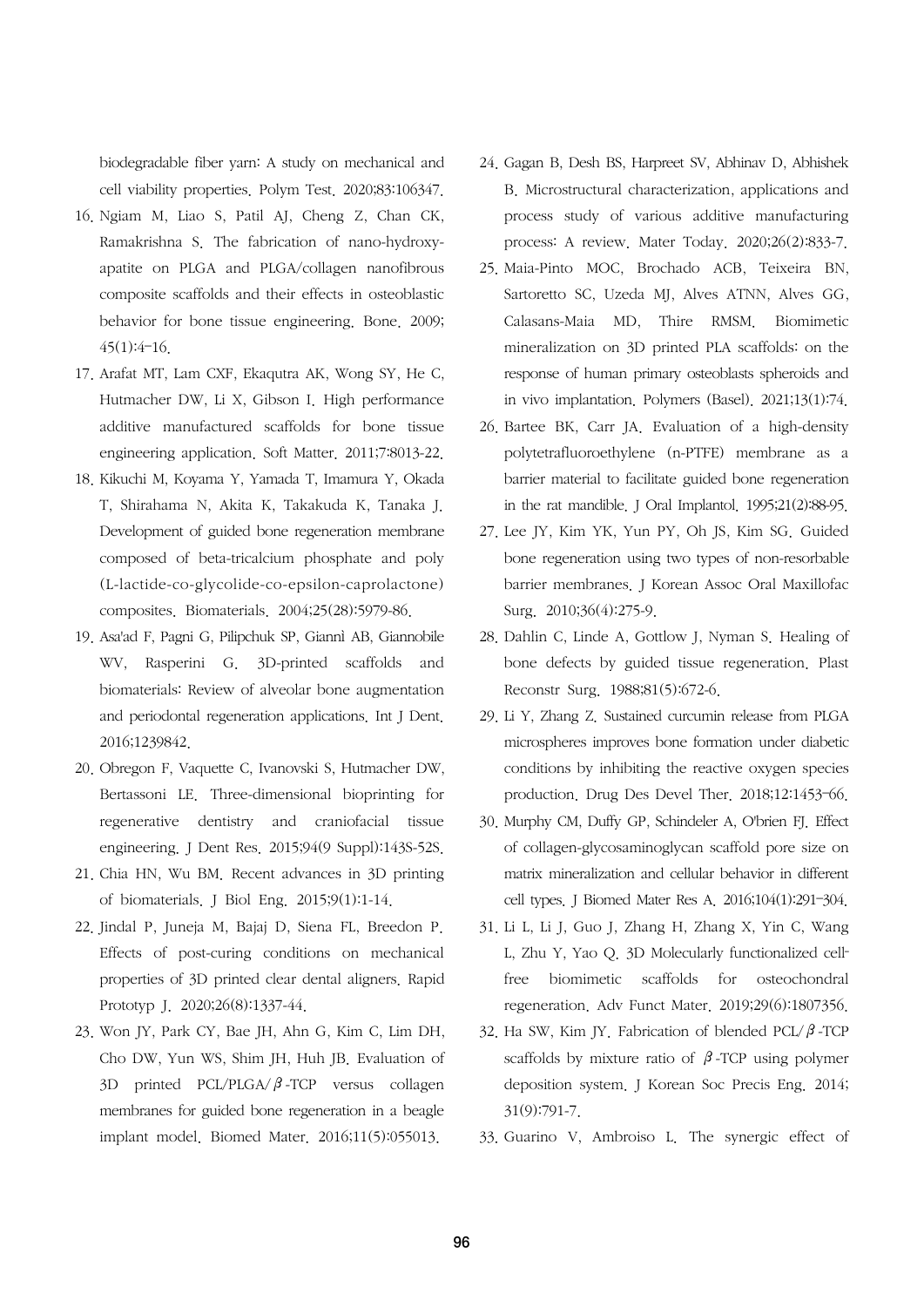polylactide fiber and calcium phosphate particle reinforcement in poly ε-caprolactone-based composite scaffolds. Acta Biomater. 2008;4(6):1778-87.

- 34. Yeo A, Rai B, Sju E, Cheong JJ, Teoh SH. The degradation profile of novel, bioresorbable PCL–TCP scaffolds: An in vitro and in vivo study. J Biomed Mater Res A. 2008;84(1):208-18.
- 35. Bae JM, Shin SJ, Son JL, Oh S. Remineralization effect

of experimental fluoride varnish with nano-sized hydroxyapatite and tricalcium phosphate. Korean J Dent Mater. 2020;47(3):131-41.

36. Son JL, Im S, Gim DH, Oh S, Bae JM. Sustained antibacterial effects of antibacterial agents against Streptococcus mutans applied on hydroxyapatite disc. Korean J Dent Mater. 2020;47(4):245-52.